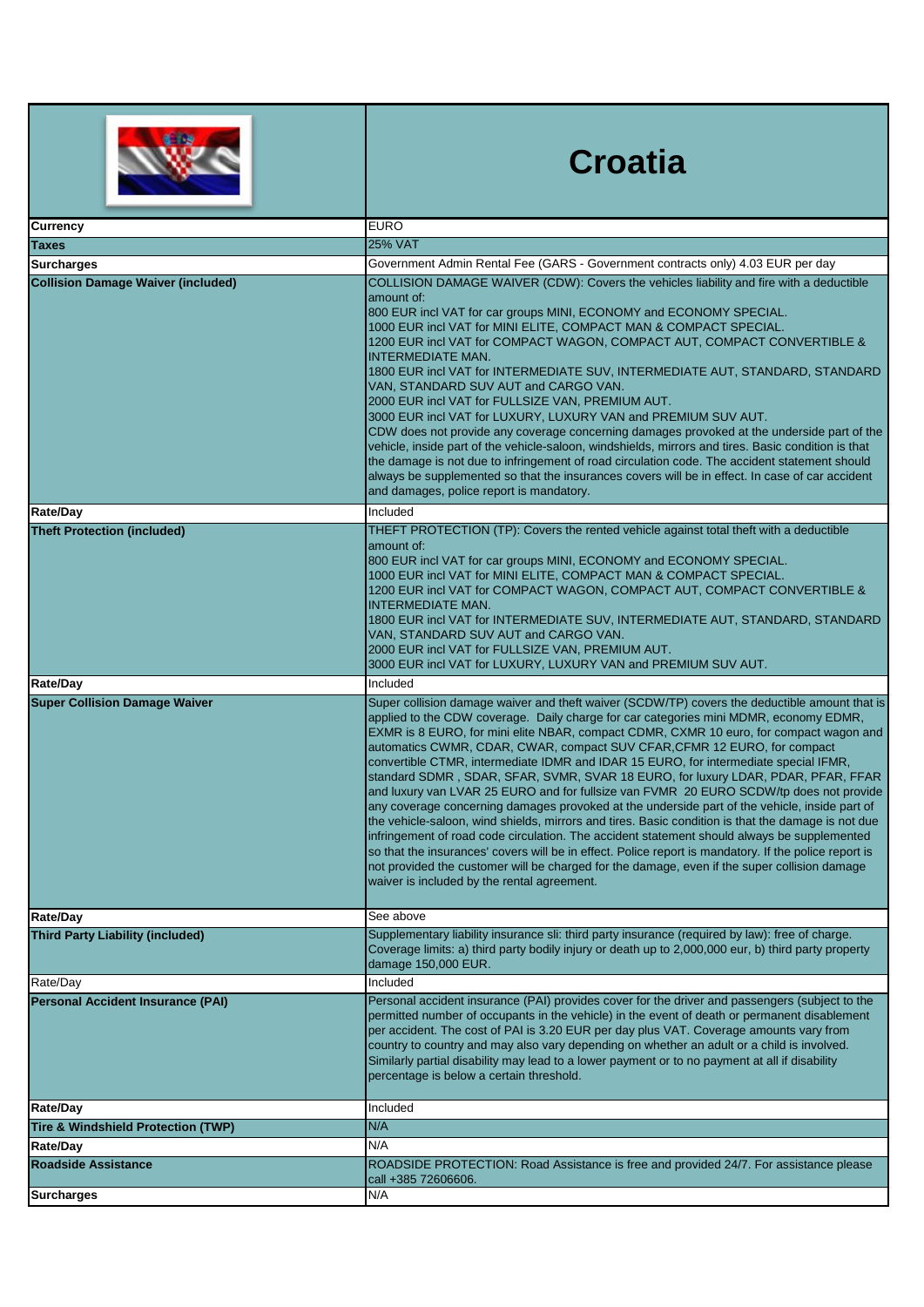| <b>Roadside Assistance Protection Plus</b> | N/A                                                                                                                                                                                                                                                                                                                                                                                                                                                                                                                                                                                                                                                                                                                                                                                          |
|--------------------------------------------|----------------------------------------------------------------------------------------------------------------------------------------------------------------------------------------------------------------------------------------------------------------------------------------------------------------------------------------------------------------------------------------------------------------------------------------------------------------------------------------------------------------------------------------------------------------------------------------------------------------------------------------------------------------------------------------------------------------------------------------------------------------------------------------------|
| Rate/Dav                                   | N/A                                                                                                                                                                                                                                                                                                                                                                                                                                                                                                                                                                                                                                                                                                                                                                                          |
| <b>Renter Requirement</b>                  | Valid latin alphabet characters or EU Driving License for at least 12 months, ID or passport.                                                                                                                                                                                                                                                                                                                                                                                                                                                                                                                                                                                                                                                                                                |
| <b>Age Requirements</b>                    | "AGE REQUIREMENTS:<br>Minimum age for all car groups is 18.<br>Maximum age for all car groups is 80.<br>A fee of 40.00 EUR inclusive of VAT per rental applies to drivers aged 18-20 for all car groups."                                                                                                                                                                                                                                                                                                                                                                                                                                                                                                                                                                                    |
| <b>Payment Policy</b>                      | Visa, American Express, Diners and Mastercard credit cards are accepted. All cards presented<br>must be in the renter's name. A security deposit will be blocked on the credit card and the<br>estimated cost of the rental will be charged at the time of pickup. The deposit will be released by<br>the cardholder's bank upon notification of return of the vehicle.<br>The car categories Mini, Economy require a deposit of 300€, Compact & Intermediate have a<br>500€ deposit and Standard, Fullsize, Premium and Luxury vehicles require a 1000€ deposit.<br>Debit cards and cash cards are accepted as forms of payment for the rental or to purchase<br>additional products. The deposit must be paid with a valid credit card. Please enquire at the local<br>branch for details. |
| <b>Deposit</b>                             | See above                                                                                                                                                                                                                                                                                                                                                                                                                                                                                                                                                                                                                                                                                                                                                                                    |
| <b>Additional Driver</b>                   | 20 EUR per rental inclusive of VAT for all car groups. All rental terms and conditions apply.                                                                                                                                                                                                                                                                                                                                                                                                                                                                                                                                                                                                                                                                                                |
| Rate/Day                                   | EUR 20 per rental incl. VAT                                                                                                                                                                                                                                                                                                                                                                                                                                                                                                                                                                                                                                                                                                                                                                  |
| <b>Infant Seat</b>                         | Daily Charge: 10 Euro max 100 EUR per rental. In cases of loss or damage a replacement fee of<br>100 EUR will apply. All fees include VAT.                                                                                                                                                                                                                                                                                                                                                                                                                                                                                                                                                                                                                                                   |
| Rate/Day                                   | See above                                                                                                                                                                                                                                                                                                                                                                                                                                                                                                                                                                                                                                                                                                                                                                                    |
| <b>Child Safety Seat</b>                   | Daily Charge: 10 EUR max 100 Euro per rental. In cases of loss or damage a replacement fee of<br>100 EUR will apply. All fees include VAT.<br>See above                                                                                                                                                                                                                                                                                                                                                                                                                                                                                                                                                                                                                                      |
| Rate/Day<br><b>Child Booster Seat</b>      |                                                                                                                                                                                                                                                                                                                                                                                                                                                                                                                                                                                                                                                                                                                                                                                              |
|                                            | Daily Charge: 5 EUR max 50 EUR per rental. In cases of loss or damage a replacement fee of<br>100 EUR will apply. All fees include VAT.<br>See above                                                                                                                                                                                                                                                                                                                                                                                                                                                                                                                                                                                                                                         |
| Rate/Day                                   |                                                                                                                                                                                                                                                                                                                                                                                                                                                                                                                                                                                                                                                                                                                                                                                              |
| <b>GPS Navigation Device</b>               | Daily Charge: 10 EUR per day max 100 EUR per rental. In cases of loss or damage a<br>replacement fee of 200 EUR will apply. All fees include VAT.                                                                                                                                                                                                                                                                                                                                                                                                                                                                                                                                                                                                                                            |
| Rate/Day                                   | EUR 10 per day, with a max of EUR 100 per rental.                                                                                                                                                                                                                                                                                                                                                                                                                                                                                                                                                                                                                                                                                                                                            |
| <b>Ski Racks</b>                           | 10 EUR per day max 100 EUR per rental. In cases of loss or damage a replacement fee of 200<br>EUR will apply. All fees include VAT.                                                                                                                                                                                                                                                                                                                                                                                                                                                                                                                                                                                                                                                          |
| Rate/Day                                   | See above                                                                                                                                                                                                                                                                                                                                                                                                                                                                                                                                                                                                                                                                                                                                                                                    |
| <b>Snow Chains</b>                         | Daily charge 5 EUR plus VAT, max 50 EUR plus VAT per rental. In cases of loss or damage a<br>replacement fee of 100 EUR will apply. All fees include VAT.                                                                                                                                                                                                                                                                                                                                                                                                                                                                                                                                                                                                                                    |
| Rate/Day                                   | See above                                                                                                                                                                                                                                                                                                                                                                                                                                                                                                                                                                                                                                                                                                                                                                                    |
| <b>Snow Tires</b>                          | Daily Charge: 10 EUR max 50 EUR per rental. In cases of loss or damage a replacement fee of<br>200 EUR will apply. All fees include VAT.                                                                                                                                                                                                                                                                                                                                                                                                                                                                                                                                                                                                                                                     |
| Rate/Day                                   | See above                                                                                                                                                                                                                                                                                                                                                                                                                                                                                                                                                                                                                                                                                                                                                                                    |
| Toll Pass Waiver                           | N/A<br>N/A                                                                                                                                                                                                                                                                                                                                                                                                                                                                                                                                                                                                                                                                                                                                                                                   |
| Rate/Day                                   | N/A                                                                                                                                                                                                                                                                                                                                                                                                                                                                                                                                                                                                                                                                                                                                                                                          |
| Wifi Device<br>Rate/Day                    |                                                                                                                                                                                                                                                                                                                                                                                                                                                                                                                                                                                                                                                                                                                                                                                              |
| <b>Delivery and Collection</b>             | N/A<br>For delivery or collection of the vehicle, customer should contact the rental agent<br>at least 24h before picking the vehicle. Charge per service is EUR 25.                                                                                                                                                                                                                                                                                                                                                                                                                                                                                                                                                                                                                         |
| Rate/Day                                   | <b>EUR 25</b>                                                                                                                                                                                                                                                                                                                                                                                                                                                                                                                                                                                                                                                                                                                                                                                |
| <b>Cross Border Policy</b>                 | Cross border rentals are allowed within the European countries. For Montenegro, Bosnia and<br>Herzegovina, Albania, Serbia, Macedonia and Kosovo a Cross Border Fee of 50 euro inclusive<br>of VAT applies per rental. The green card covers the rented vehicle with basic insurance (T.P.I.)<br>as long as it remains in the borders of the country for which it is issued. Road assistance or car<br>replacement while driving abroad is available.<br>Exception: The 10 km long transit from Split to Dubrovnik driving through Bosnia and<br>Herzegovina is free of charge."                                                                                                                                                                                                             |
| Oneway rentals                             | One way rentals are available for all car groups between all rental locations within Croatia and<br>select international branches for an additional drop fee. Please contact our reservations<br>department at +385 99 7330862 for more information on one-way routes and associated fees.                                                                                                                                                                                                                                                                                                                                                                                                                                                                                                   |
| <b>Refueling Policy</b>                    | Refueling charges: Full to full. All rental vehicles are delivered with a full tank and must be<br>returned in the same condition. In cases when the vehicle is returned with less than a full tank<br>the difference will charged according to the official rate of Enterprise-Rent-A-Car Croatia. Fees<br>for tank services also apply at a cost of 37.50 EUR inclusive of VAT. In case the pre-sold fuel is<br>purchased by the Lessee, no refund will be made for unused fuel.                                                                                                                                                                                                                                                                                                           |
| <b>After Hours</b>                         | After Hours Service pickup: For reservation after hours pickups you should contact the rental<br>agent at least 24h before picking the vehicle. Phone number for after-hours pickups is 00 385 99<br>733 0862. After hours pickups include a fee which is 30 EUR inclusive of VAT per service.<br>After Hours Returns: If customer returns the vehicle after working hours it is free of charge.<br>Procedure will be communicated on spot.                                                                                                                                                                                                                                                                                                                                                  |